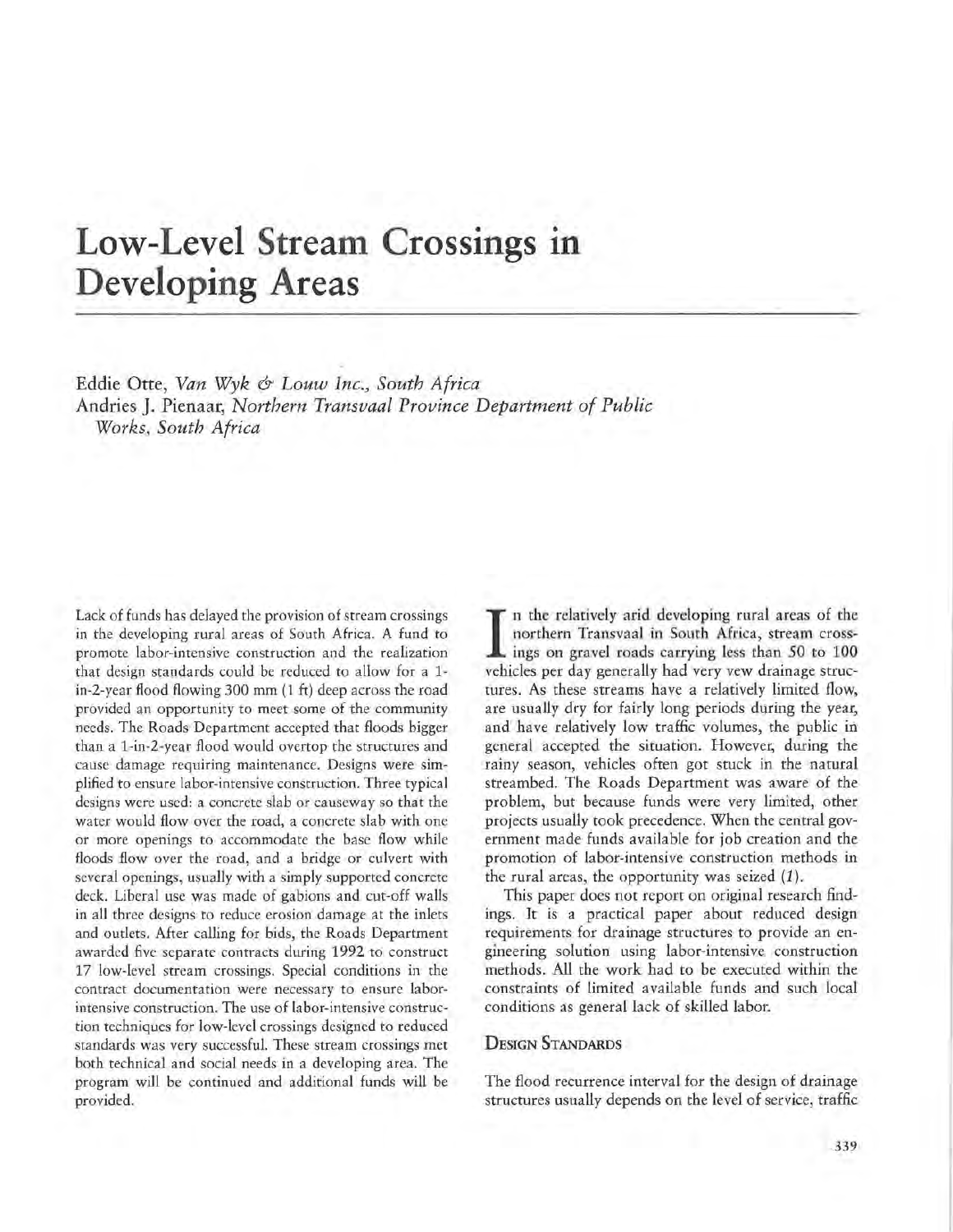volume on the road, and the magnitude of the expected flood (2). For example, a bridge over a river on a major road may be designed to accommodate a 1-in-50-year flood, whereas a culvert [for example, with one or two 600-mm (2-ft) diameter stormwater pipes] across a small stream on a minor road may be designed to accommodate only a 1-in-5-year flood. Bigger floods would overtop the road and probably cause erosion damage that would require maintenance.

Prevailing conditions (needs, funds, traffic) in the area demanded reduced construction costs. It was subsequently decided to reduce the design standards by accepting that the flow depth of the 1-in-2-year flood would be less than 300 mm (1 ft) and that bigger floods **\.Vould overtop the structure for a maximum period of**  24 hr (1). A corollary was reduced construction costs but increased maintenance costs, for example, for repairing the approaches after severe storms. Maintenance costs and the waiting cost for the traveling public because of flooding were included in the economic analysis to establish a priority rating for the different structures.

A substantial saving is possible if crossings are constructed for one-lane traffic only, but the prevailing traffic conditions (buses, speed, and dust) required designs for two-lane traffic. The clearance width among the guide blocks on the edges of the structure was generally 8 m (26 ft 3 in.). To reduce costs, no guardrails were provided, and guide blocks 300 mm (1 ft) high were provided at 4-m (13-ft) intervals. While the guide blocks are still visible, that is, when the water depth is less than 300 mm, vehicles would be able to negotiate the crossing safely. A disadvantage of guide blocks is the adverse effect on the self-cleaning properties of the structure after a flood **with** subsequent silt deposits on the road. This disadvantage had to be accepted because guide blocks are a necessary safety feature.

The traffice loading used in the design of the bridge decks was also adjusted downward. The normal loading code of the Roads Department was applied, but the abnormal heavy vehicle [i.e., 36 kN/m<sup>2</sup> (5.2 lbf/in.<sup>2</sup>)] was omitted. The decks were designed to withstand a uniformly distributed load of 10.5  $kN/m^2$  (1.52 lbf/in.<sup>2</sup>) with a single knife-edge load of 39 kN/m (2,670 lbf/ft) and a 16-wheel heavy vehicle with four axle loadings of 320 kN (72,000 lb) each, that is, 80 kN (18,000 lb) per wheel.

#### LABOR-INTENSIVE CONSTRUCTION

One objective of labor-intensive construction is to provide job opportunities for the unemployed. This objective can be achieved through manual labor but with due regard to technical quality and efficiency of construetion (3). The type and size of the low-level structures decided upon were ideally suited to labor-intensive construction. The fact that the financier wanted to create job opportunities and promote labor-intensive construction was additional motivation for adopting this construction method.

## TYPICAL STRUCTURES

For the purposes of labor-intensive construction and in order to accommodate the experience and ability of the labor force, the structure design had to be simplified. Based on both the hydraulic (e.g., design flood) and the **geometric (e.g., vertical curve) requirements, three typ**ical designs were accepted:

1. A concrete slab or causeway in which all the water would flow over the road. The length of the concrete slab and the vertical curvature (i.e., the k-value) were selected to ensure a flow depth of less than 300 mm (1 ft) during the 1-in-2-year flood (Figure 1).

2. A concrete slab with one or more openings at the bottom to accommodate the base flow and to increase the hydraulic capacity to ensure compliance with the design standards (Figure 2).

3. A bridge or culvert with several openings to accommodate an extensive flood. These structures were generally built with stone masonry walls and a simply supported cast in situ concrete deck (Figure 3).

In all instances, potential flood damage had to be minimized. Liberal use was therefore made of gabions for protection. Gabions 3 m (10 ft) and 5 m (16 ft 6 in.) wide were provided upstream and downstream of virtually all the structures. If the structure was built on rock or special conditions prevailed, the gabions were omitted. Cut-off walls were constructed at all the structures, both upstream and downstream, down to bedrock or to at least 800 mm (2 ft 6 in.) below the streambed. These precautions were taken to minimize scour damage.

These designs were deemed labor-intensive because the major components were excavating, building stone masonry walls, mixing and placing concrete, and packing gabions. The bids and the outcome of the project actually confirmed this assumption. None of the bidders decided to hand-mix the concrete; they all elected to use relatively small mechanical concrete mixers.

#### CONTRACT REQUIREMENTS

This particular program was one of the first for which bids were obtained to perform labor-intensive construe-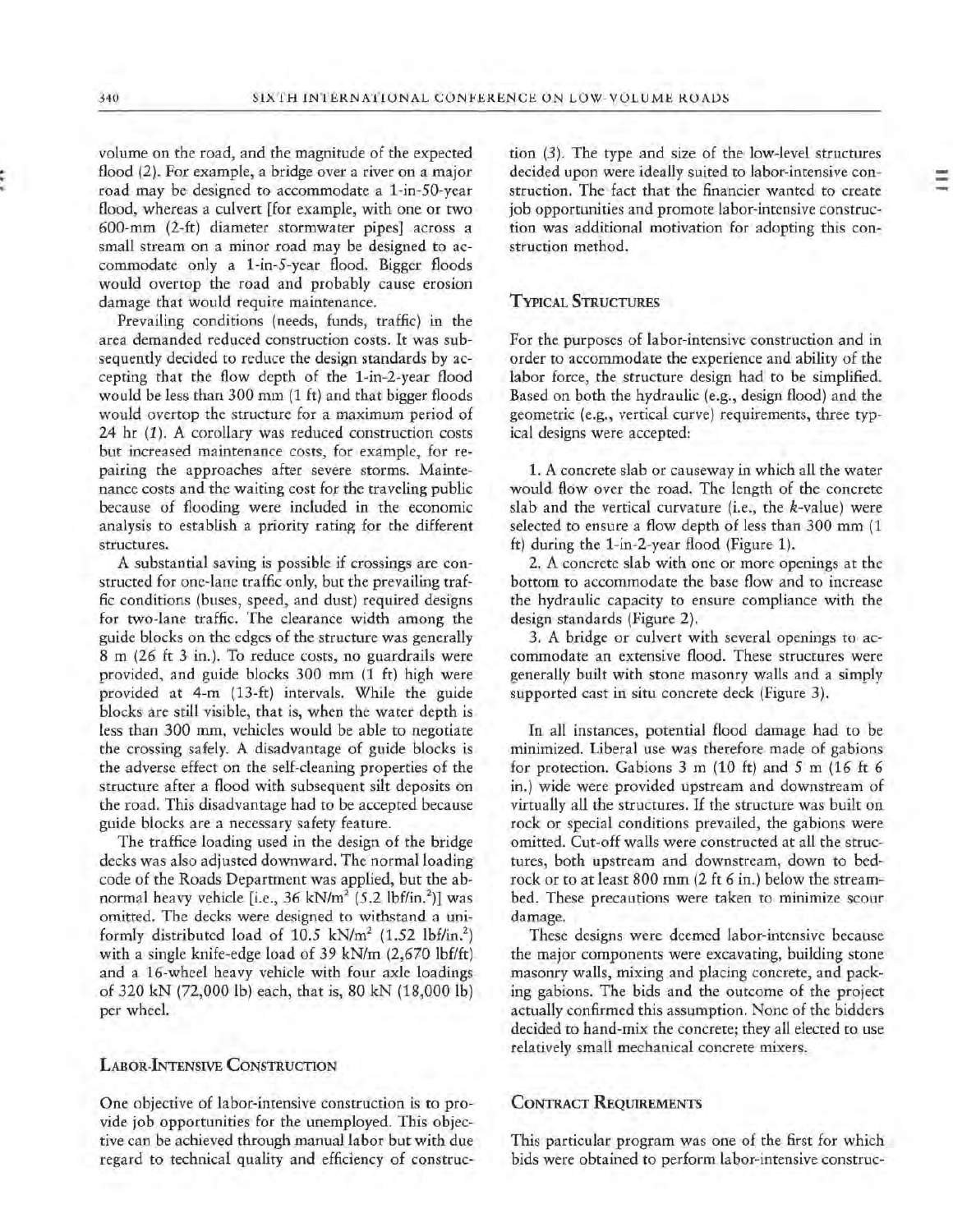

**FIGURE 1 Concrete slab constructed so that water could flow over structure.** 



**FIGURE 2 Concrete slab with three openings.** 



**FIGURE 3 Stone masonry bridge (note guide blocks on deck and gabions and cut-off wall in foreground).** 

tion. This program presented the construction industry with a new requirement-a number of job opportunities had to be created during the execution of the contract.

The contract documentation was compiled to ensure labor-intensive construction, and bidders had to both bid an amount of money and undertake to create a certain number of job opportunities. Both aspects were considered in awarding the contract.

The bidder had to plan properly when bidding because detailed information had to be provided on the number of laborers who would be employed. The supervising engineer had to check on the numbers regularly, and, if fewer laborers than those bid were on site, a substantial penalty was assessed. This penalty was considered necessary to ensure that the specified number of job opportunities was provided. There were no difficulties with this "new" requirement, and it was not necessary to enforce the penalty.

## PROGRAM DETAILS

On the basis of the available funds, a cost-benefit study, and the needs of the area, 17 stream crossings were constructed in early 1992 as five separate contracts. The bid amounts varied from \$100,000 to \$300,000, and on average the cost of a job opportunity (i.e., labor cost, provision of materials, and professional fees) varied between \$330 and \$500 per month.

## **D1scUSSION AND RECOMMENDATION**

Reduced design standards and labor-intensive construction availed the Roads Department of an opportunity to provide stream crossings in developing areas where it would otherwise not have been possible. It is accepted that these crossings are not perfect in all respects, but they are considered adequate.

The traveling public accepted the structures enthusiastically. Due to the success of this program, the Roads Department decided to continue with the provision of low-level crossings; more funds will be made available to construct crossings based on the reduced standards.

The combination of reduced design standards and labor-intensive construction presented an economic solution to an urgent technical and social problem. It is recommended that this program be implemented elsewhere in the developing world where similar circumstances prevail.

#### **ACKNOWLEDGMENT**

The permission of the Department of Public Works to publish this technical note is acknowledged.